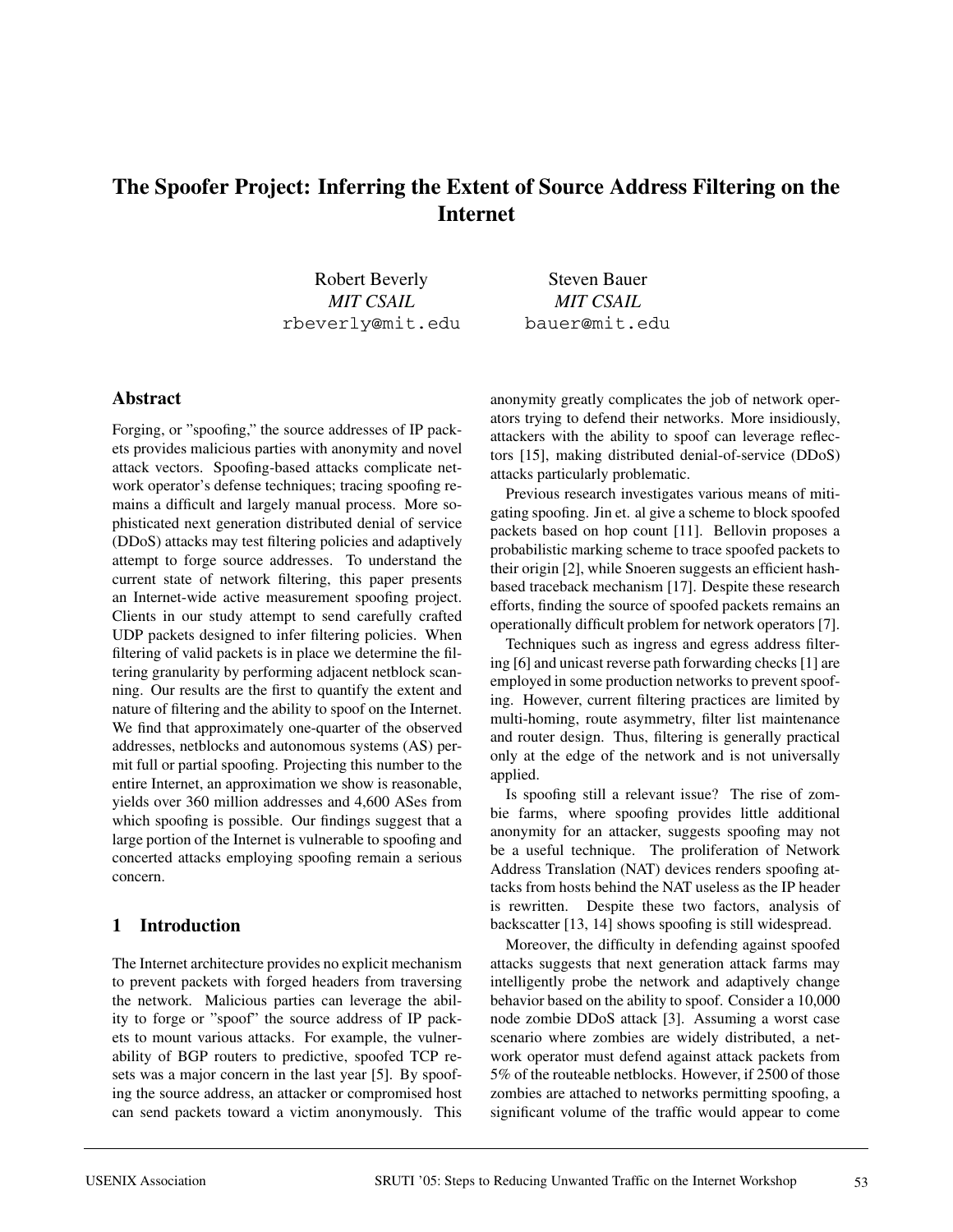from any of the routeable netblocks. Not only would the attack be difficult to track and filter, spoofing complicates mitigation of the remaining non-spoofed traffic.

This paper presents an Internet-wide active measurement spoofing project. Clients distributed around the world attempt to test various filtering policies by sending a series of spoofed UDP packets. In contrast to backscatter analysis which observes only the result of spoofing and is oblivious to the identity of the true sources, our research is concerned with finding the portions of the network that allow spoofing. Our results are the first to quantify the extent and nature of source address filtering and the ability to spoof on the Internet. Our key findings are:

- 1. Approximately 24% of the observed netblocks, corresponding to 25% of the observed autonomous systems, allow spoofing.
- 2. Filtering is frequently applied inconsistently allowing for partial spoofing of portions of the IP address space.
- 3. No geographic region in our sample appears to be a predominate potential source of spoofed packets.
- 4. In over 36% of our cases, filtering policies are applied exactly on the routing boundaries observed in a global BGP routing table.

## **2 Methodology**

All major operating systems require administrative privileges to send arbitrarily crafted packets as there are few legitimate reasons for spoofing. There is no way to coerce remote Internet hosts, to which we have no access, to send spoofed packets. Our testing therefore requires the cooperation of willing participants. We make publicly available a "spoofer" program, in source and binary formats. This program allows users to test their own network and records the results on our server. The software as well as continually updated summary statistics are provided on the Spoofer Project home page: http://spoofer.csail.mit.edu.

While our coverage is limited by the number of hosts which run the spoofer, we receive test reports from a nontrivial portion of the Internet. Section 3 examines coverage in detail.

## **2.1 Spoofer Operation**

As depicted in Figure 1, in a spoofing test the client attempts to send a series of spoofed UDP packets to a server on our campus (step 1). As our server receives the packets, they are recorded in a database for later retrieval



Figure 1: Spoofer test operation. Clients source a series of spoofed UDP packets to our server where they are subsequently disambiguated and analyzed.

Table 1: Source addresses of spoofed packets

| Spoofed Source                           | Description          |
|------------------------------------------|----------------------|
| 1.2.3.4                                  | Unallocated          |
| 172.16.1.100                             | Private (RFC1918)    |
| 6.1.2.3                                  | Valid (In BGP table) |
| $IP \oplus (2^N)$ for $0 \leq N \leq 24$ | Neighbor Spoof       |

(step 2). Because UDP does not guarantee reliable delivery, the tester sends five packets for each source address with a random inter-packet delay between  $(0, 500)$ ms to prevent incorrect inferences due to loss.

After sending the spoofed UDP packets, the program establishes a TCP connection with the server to exchange test results and complete the client's test run (step 3). To avoid any secondary filtering effects that might drop test or report packets for reasons other than source address filtering, we use a UDP destination port of 53 for the spoofed packets and TCP port 80 for the test summary exchange. These ports correspond to the well-known DNS and HTTP ports respectively and should be open in the majority of circumstances<sup>1</sup>.

The source addresses, summarized in Table 1, are specially chosen to test and infer common filtering policies. The first source address tested is as yet unallocated by the Internet Assigned Number Authority (IANA) [10, 8]. This address should not appear in any routing tables since IANA has not delegated it to any organization. Some networks employ filters that block traffic originating from these unallocated regions of the IP address space.

The second source IP address the program tests is one in a private netblock designated by RFC1918 [16]. Private IP addresses are often legitimately assigned to hosts in a private network for site-local routing, but should never appear on the public Internet. Best common practices dictate that privately addressed packets should be contained within AS boundaries.

Next, the spoofer sends packets with a valid, allocated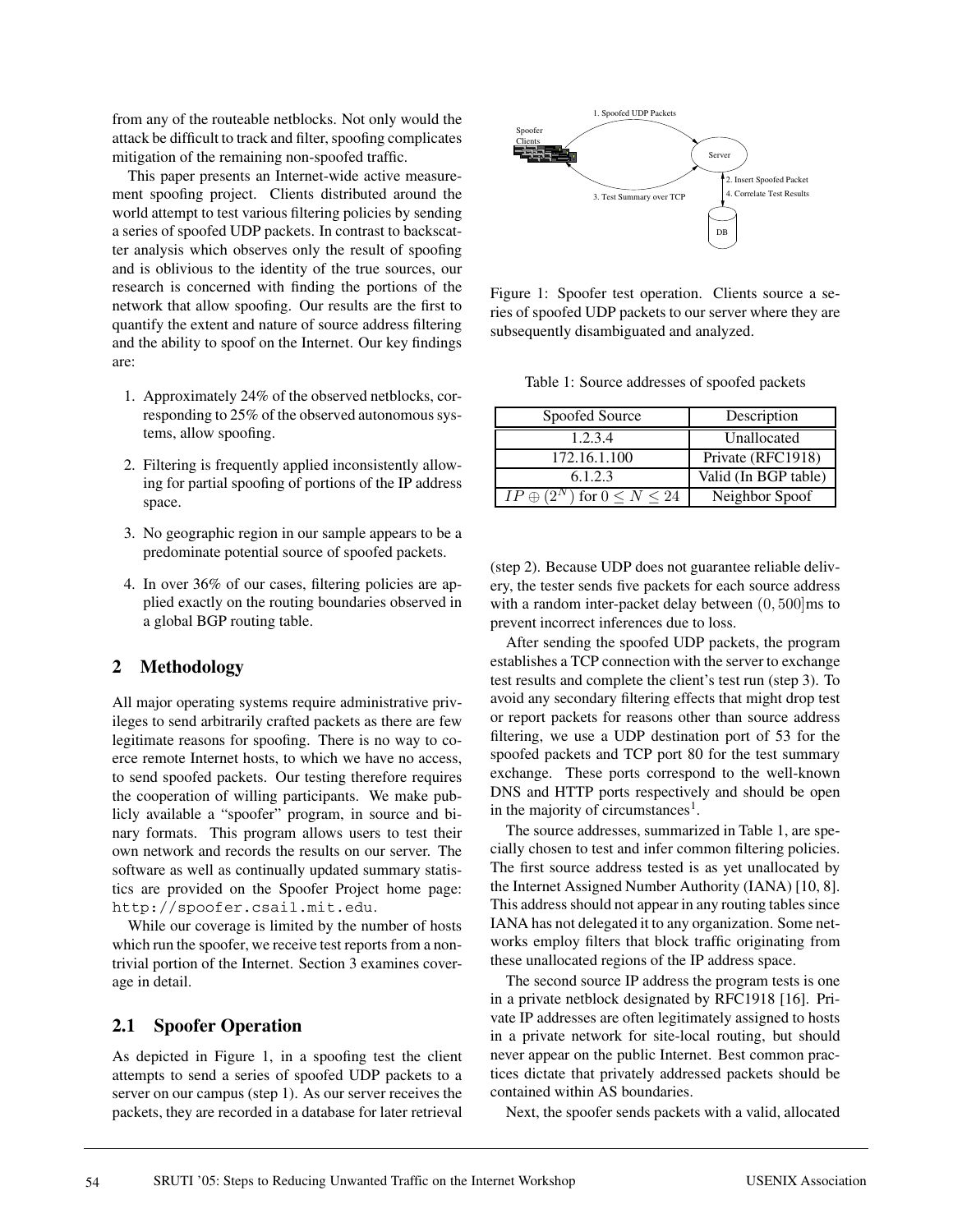source address but one that is spoofed. In contrast to the first series of packets, this address appears in the global BGP routing table but is allocated to another organization. Notably, a filtering policy that allows only packets with source IP addresses that are present in the BGP table is easier for providers to implement and maintain.

Finally, the spoofer attempts to discover the granularity of any applied filtering by successively spoofing addresses from netblocks adjacent to its own. We accomplish this "neighbor spoof" by trying successively larger boundaries until spoofing an adjacent /8. To generate the address, we negate (i.e. flip) a bit at a time in the host's true source address beginning with the least significant bit. Thus, we start by spoofing an adjacent /31 address which corresponds to the host's address  $\pm 1$ , i.e. the immediate neighbor's address.

For each source address, the spoofer includes a unique random 14 byte identifier string in the payload of the UDP datagram. The unique string allows us to later disambiguate which spoofed packets are received and which are blocked.

During the TCP connection, the client informs the server of its operating system and the number of spoofed sources it sent. For each source, the client reports the identifiers of the spoofed packets it attempted to send. Based on this transaction, the server records in the database the success or failure of the remote machine's ability to send spoofed packets (step 4). Finally, the spoofer runs a traceroute to our server which is also recorded in the database to determine the complete forward path of any spoofs.

At the end of the report transaction, the user is provided a unique URL pointing to a web page containing her test results. This web page summarizes the spoofing and filtering along the path from the user to our host.

## **2.2 Spoofer Run**

For each client running the spoofer, several outcomes are possible. The spoofed UDP packets simply may not reach our server if a network filter or other policy blocks them. During the test summary transaction phase (step 3) of the spoofer, the server determines which packets the client believes it sent actually did not arrive.

In some cases the operating system may not allow sending spoofed packets even when running with administrative privileges. The most common instance of this restriction is Windows XP with Service Pack 2  $(SP2)^2$ , however we see other operating systems with security restrictions that cause the client to fail. Alternatively, the packets may arrive with the true source address instead of the spoofed address if a NAT device rewrites the header.

Finally, some or all of the spoofed packets may arrive. In this case, the server will correlate the message identifiers the client reports with the identifiers of the UDP packets it received. In all cases, the server records the outcome in the database for later analysis.

## **3 Results**

We advertised availability of the spoofer application on the North American Network Operators Group (NANOG) and dshield security mailing lists. Between March and May 2005, we received 570 client reports, 459 of which were unique 3. All of our results exclude any data from machines belonging to our own campus netblocks and we count multiple reports from the same client IP addresses only once.

While the general user population may not be interested or motivated to run our spoofing test application, filtering policies are applied to netblocks and hence consistent over the size of that netblock. Because network routing advertisements are aggregated, the granularity of our netblock view may not exactly reflect filtering policies. Whether the netblocks coincide with globally advertised routing prefixes is a question we consider in Section 3.4. Therefore, for the purposes of coverage, it suffices if a single user is able to test a netblock. Unless there is direct evidence of the ability to spoof we classify netblocks as "believed unspoofable."

## **3.1 Failed Spoofs**

In this subsection, we consider only the three types of spoofed addresses described in the methodology (unallocated, private and valid) and ignore neighbor spoofing for the time being. As previously discussed, all spoofing for a given client may fail for a variety of reasons. We do not infer anything about the netblocks of clients with these failures:

- *Socket creation blocked by Windows XP SP2:* 122 of the 216 reports from Windows (56%) indicate that the spoofer application was unable to create the raw socket and send spoofed packets. The only version of Windows which blocks packets with a spoofed source address is Windows XP running Service Pack 2 (SP2). That over half of the Windows machines are blocked implies that SP2 is widely adopted in our client population. Because of the dominant popularity of Windows as a client operating system [4], continued uptake of SP2 will have a significant positive impact on preventing spoofing from compromised hosts.
- *Socket creation blocked by other operating systems:* An additional 20 clients not running Windows were unable to send spoofed packets even when running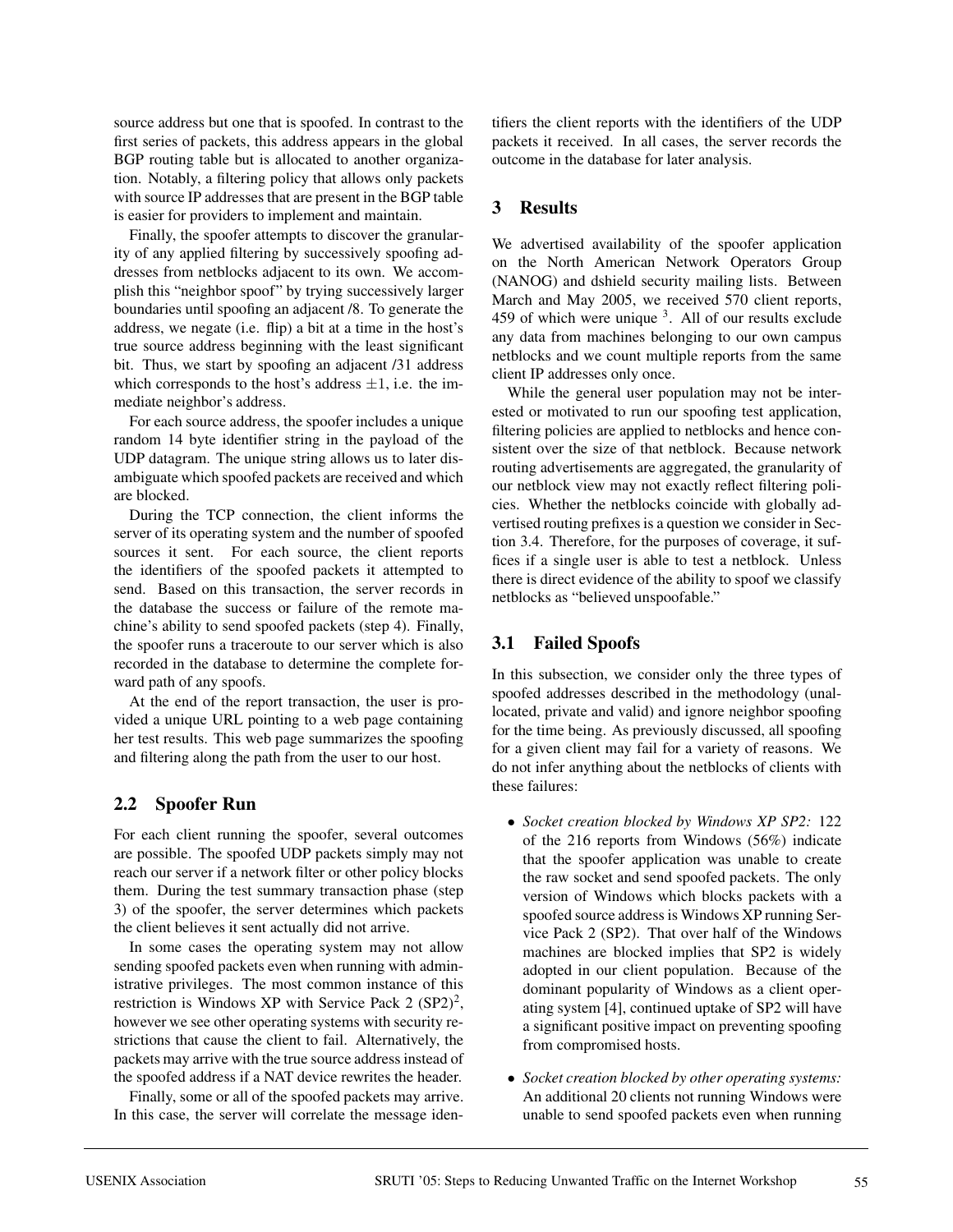Table 2: Observed spoofing coverage

| Metric              | Spoofable | <b>Believed Unspoofable</b> |
|---------------------|-----------|-----------------------------|
| <b>Netblocks</b>    |           | .29                         |
| <b>IP</b> Addresses | 21.0M     | 70.0M                       |
| ASes                |           | 150                         |

Table 3: Spoofing coverage relative to observed and routeable space

| Metric              | Spoofable    | Spoofable           |  |
|---------------------|--------------|---------------------|--|
|                     | (% Observed) | (% Routeable Space) |  |
| <b>Netblocks</b>    | 24.2%        | $0.04\%$            |  |
| <b>IP</b> Addresses | 23.0%        | $1.31\%$            |  |
| ASes                | $25.7\%$     | 0.29%               |  |

with root privileges. These machines likely employ additional security mechanisms such as capabilities or had local packet firewalls that block the raw socket creation or sendto system calls.

- *Hosts behind NAT devices:* When the UDP packets arrive at our server but with a source address other than the source address they are sent with, the server marks them as rewritten by a NAT. We count all instances of NAT rewriting as a failed spoof since we cannot infer whether or not the host would have been successful had the NAT not been in place. 110 of the clients are behind a NAT device.
- *Totals:* 284 clients, or approximately two-thirds, failed to spoof any packets.

## **3.2 Spoofing Coverage**

We quantify the coverage of spoofing along several dimensions. Using RouteViews [12] data, we determine the netblock and AS of each spoofer client. Based on the size of the netblock, we can determine the number of IP addresses the report approximately represents. Table 2 gives the number of netblocks, addresses and ASes that are spoofable and believed unspoofable as observed in our data set.

At the time of writing, there are approximately 1.59B globally routeable IP address, 18,000 autonomous systems and 169,000 netblocks. Table 3 presents the spoofing coverage relative to the addresses, ASes and netblocks we observed and the total global counts.

Approximately 24% of the observed netblocks, corresponding to 25% of the observed autonomous systems,

|  |  | Table 4: Frequency of inconsistent filtering. Check |  |
|--|--|-----------------------------------------------------|--|
|  |  | marks indicate the presence of a particular filter. |  |

| Private | Unallocated | Valid | Instances |
|---------|-------------|-------|-----------|
|         |             |       | 229       |
|         |             |       | 21        |
|         |             |       |           |
|         |             |       | 52        |
|         |             |       |           |
|         |             |       |           |
|         |             |       |           |

allow some form of spoofing. Assuming a uniform distribution of testing, projecting these numbers to the entire Internet yields over 360M spoofable addresses and over 4,600 spoofable ASes. Our findings suggest that a large portion of the Internet is still vulnerable to spoofing, implying that concerted spoofing attacks remain a serious concern.

## **3.3 Inconsistent Filtering**

Many hosts experience inconsistent filtering where a subset of the spoofed packets arrive at our measurement station. We classify the different subsets of spoofing into these inconsistent filtering categories. Again, for the moment we ignore adjacent netblock spoofing. Table 4 summarizes the inconsistent filtering behavior we observe. A check mark in the table indicates the presence of a particular type of filtering, whereas no check mark indicates the absence of filtering.

- *Failed on private address (RFC1918), other spoofs successful:* 52 clients are able to spoof both valid and unallocated addresses, but are unable to spoof private addresses. Since blocking private addresses is an easy and time-invariant policy, it is unsurprising to find instances of only RFC1918 ("martian") blocking.
- *Failed on private and unallocated addresses, valid (routeable) spoof successful:* 21 clients could not spoof the RFC1918 or the unallocated ("bogon") addresses, but could spoof the valid address. This interesting class of inconsistency likely arises from policy that checks for a valid routing entry before forwarding packets. An advantage to providers in adopting this policy is that there is no need to continually and manually update packet filters as new addresses are allocated. An example of a community-wide project to provide a BGP feed of bogon routes to automate filtering is the Cymru bogon route-server project [18].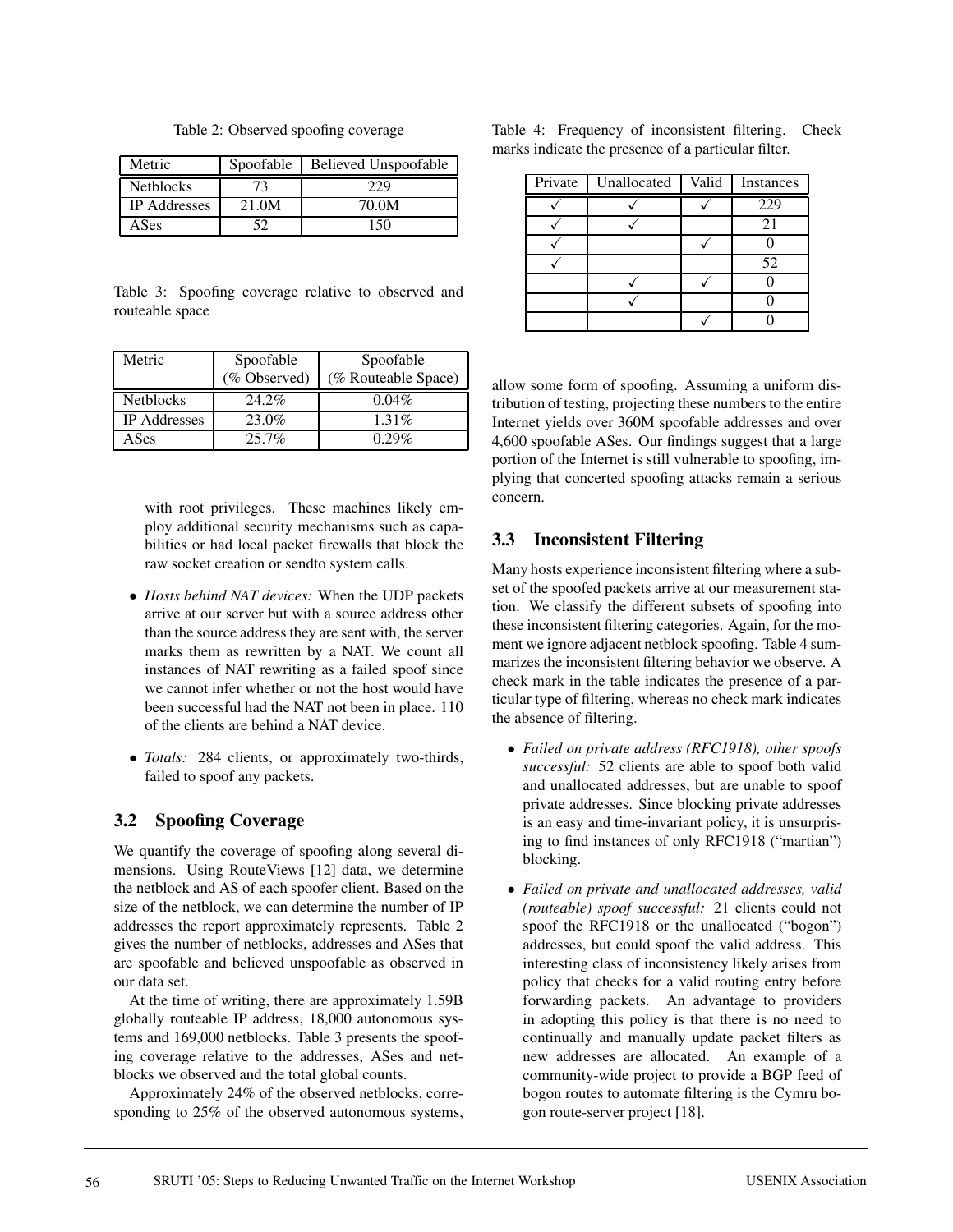• *Failed on unallocated addresses, other spoofs successful:* We saw no inconsistencies of this type, implying that providers who are conscientious enough to block unallocated addresses also block RFC1918 packets.

## **3.4 Understanding Filtering Granularity**

Next we turn to the problem of understanding filtering granularity. To determine the filtering granularity, we analyze the data from the adjacent netblock neighbor scan. Recall that the client attempts to spoof successive netblocks adjacent to its own, beginning with its immediate neighbor (i.e. a /31) and ending by testing an adjacent /8.

Figure 2 displays the granularity of either ingress or egress filtering employed by service providers tested in our study. If the filtering occurs on a /8 boundary for instance, a client within that network is able to spoof 16,777,215 other addresses. In our study nearly 40% of clients are able to spoof addresses upto a /8 netblock.



Figure 2: Probability distribution of filtering policy granularity as inferred by neighbor spoof scanning

We are also interested in how closely a host's inferred filtering boundaries match the size of its prefix in the global BGP routing table. This is important because our ability to infer the scope of spoofing is limited if filtering is applied at a very granular level, but routing announcements are highly aggregated. More generally understanding the correspondence between policy enforcement points and routing advertisements as seen from the global routing tables is useful knowledge in that inferences can be made about a provider's network structure and operational practices.

We define a "prefix distance" metric as the difference between the size of the advertised BGP prefix to which the client belongs and the maximum-sized adjacent neighbor netblock the client successfully spoofs. In cases where the client is able to spoof our other three test source addresses, the client is able to also spoof all possible neighbors. We ignore clients that are capable of full spoofing when analyzing filtering boundary effects.

Figure 3(a) plots the cumulative distribution of clients as a function of prefix distance. Figure 3(b) examines the difference between the advertised and inferred address counts. Over 36% of the clients infer the same filtering prefix boundary as the actual route advertisement.

A final curious class of inconsistencies for which we have no good intuition is due to hosts that are able to spoof one of our sources, but are unable to spoof their immediate neighbor's address. In total we found two instances of non-neighbor spoofability. Although there are several possible explanations for this phenomenon, it is unexpected.

## **3.5 Visualizing the Extent of Spoofing**

 $\mathbb{S}^2$  surement host. The degree of each node is determined by When our measurement host receives a spoofed packet from a client, we can definitively say that no device along the path from the client to our server performed any filtering to block the packet. To visualize the scope, boundary and geographic extent of spoofing, we use CAIDA's Otter tool [9]. The coordinate space places nodes with a radius corresponding to their AS path length depth from our measurement host and a degree representing geographic location of the AS. The images plot our measurement host in the center of the graph at depth zero labeled as "MIT(AS3)." For each client, we determine the AS path from the client to our measurement host and add each AS as a node in the graph. ASes are connected by edges according to the client's route toward the meathe longitude of the organization responsible for the AS. In this fashion, we can visualize the geographic position of ASes as well as their BGP distance from the server.

> Figure 4(a) contains all ASes of nodes from which we received test reports as well as the intermediate ASes on the path to our measurement host. We see several distinct clusters of nodes corresponding to Europe, Asia and North America. Figure 4(b) plots the ASes and paths corresponding to clients that successfully sent spoofed packets. The ASes are in the same coordinate system so that we can compare the two graphs and determine the boundary and range of spoofing as observed from our host. Comparing the two plots, no geographic area emerges with significantly differing relative ability to spoof. While the second graph is more sparse, a significant portion of the graph is spoofable. In general if filtering is not applied by the providers at the "edges," spoofed packets travel unabated across the Internet. Any filtering that is in place on the three major peering sessions our campus maintains had no effect in preventing spoofed packets from reaching our server.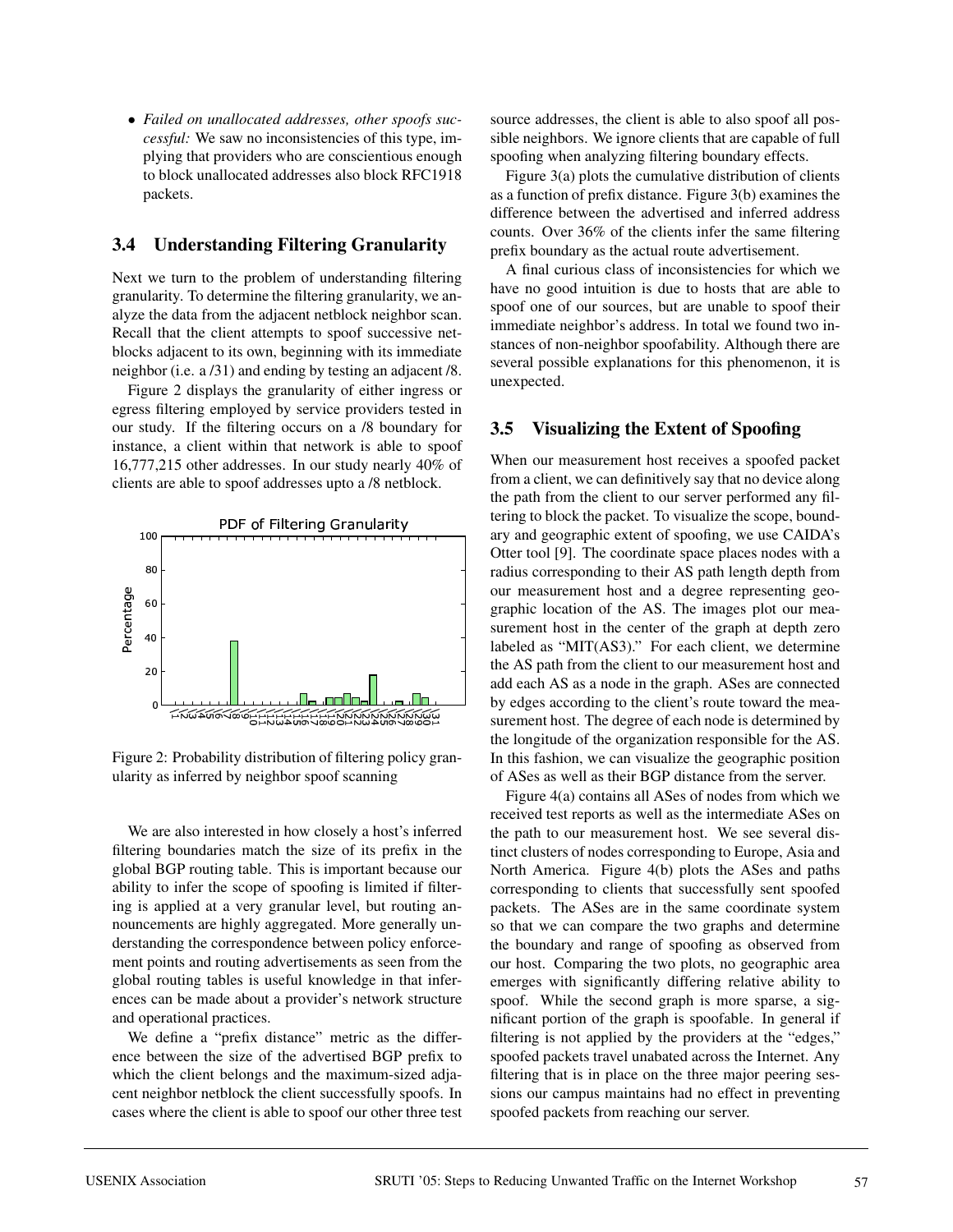

(a) Cumulative distribution of difference between advertised and inferred prefix size.

(b) Cumulative distribution of difference between advertised and inferred netblock address counts.

Figure 3: Correspondence between filtering granularity as inferred by neighbor spoof scanning and BGP advertised prefixes in a global routing table.



(a) AS graph of all attempted spoof paths (b) AS graph of spoofable paths

Figure 4: Visualizing geographic reach of spoofing. Each node represents an AS while edges show routing paths. The AS radius is determined by distance from our measurement host, degree by AS longitude. The graph of spoofable paths is a subset of all paths tested. Our server is in the center of the graph at depth zero.